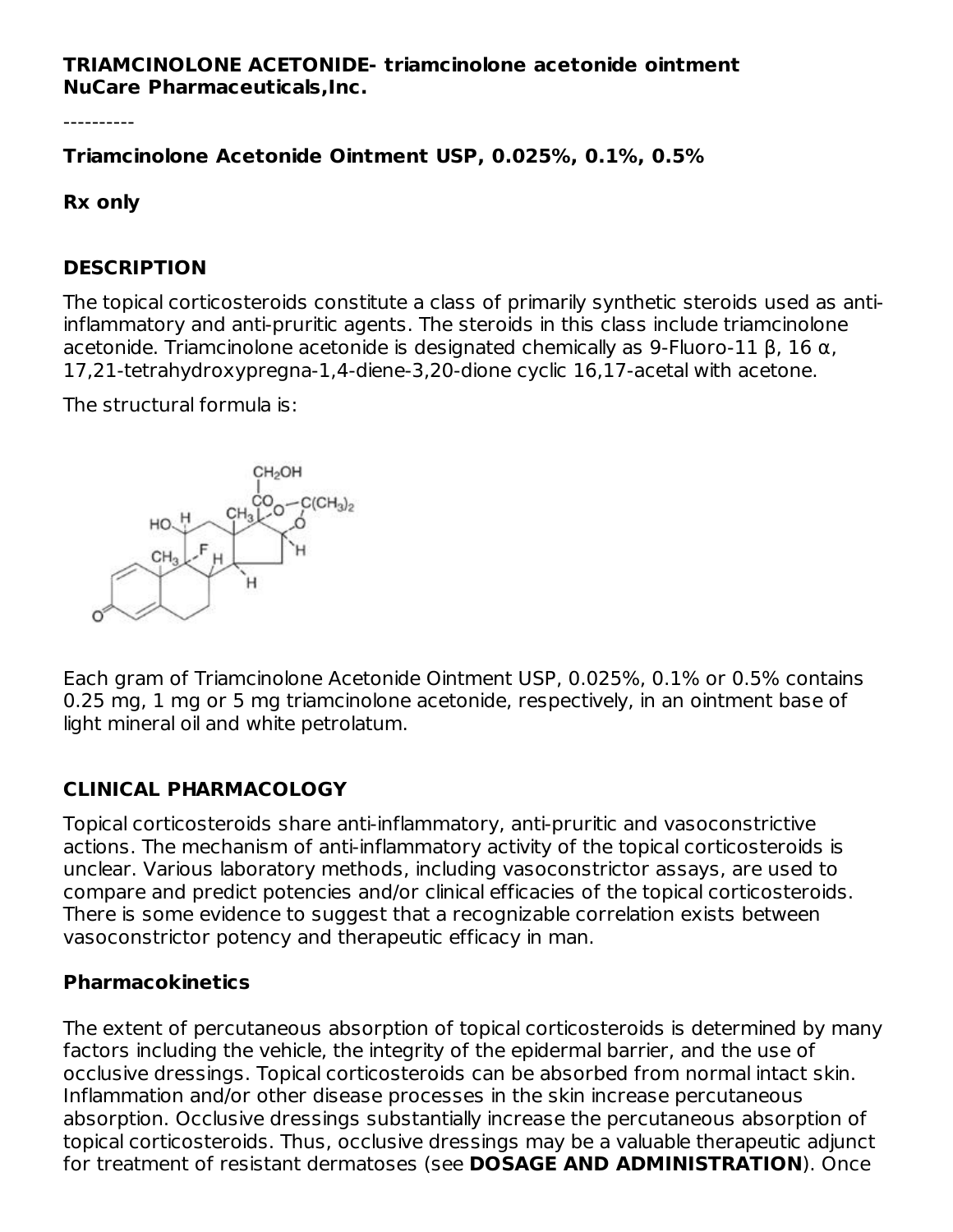absorbed through the skin, topical corticosteroids are handled through pharmacokinetic pathways similar to systemically administered corticosteroids. Corticosteroids are bound to plasma proteins in varying degrees. Corticosteroids are metabolized primarily in the liver and are then excreted by the kidneys.Some of the topical corticosteroids and their metabolites are also excreted into the bile.

### **INDICATIONS & USAGE**

Triamcinolone Acetonide Ointment is indicated for the relief of the inflammatory and pruritic manifestations of corticosteroid-responsive dermatoses.

## **CONTRAINDICATIONS**

Topical corticosteroids are contraindicated in those patients with a history of hypersensitivity to any of the components of the preparations.

## **PRECAUTIONS**

## **GENERAL PRECAUTIONS**

Systemic absorption of topical corticosteroids has produced reversible hypothalamicpituitary-adrenal (HPA) axis suppression, manifestations of Cushing's syndrome, hyperglycemia, and glucosuria in some patients.

Conditions which augment systemic absorption include the application of the more potent steroids, use over large surface areas, prolonged use, and the addition of occlusive dressings.

Therefore, patients receiving a large dose of any potent topical steroid applied to a large surface area or under an occlusive dressing should be evaluated periodically for evidence of HPA axis suppression by using the urinary free cortisol and ACTH stimulation tests, and for impairment of thermal homeostasis. If HPA axis suppression or elevation of the body temperature occurs, an attempt should be made to withdraw the drug, to reduce the frequency of application, substitute a less potent steroid, or use a sequential approach when utilizing the occlusive technique.

Recovery of HPA axis function and thermal homeostasis are generally prompt and complete upon discontinuation of the drug. Infrequently, signs and symptoms of steroid withdrawal may occur, requiring supplemental systemic corticosteroids. Occasionally, a patient may develop a sensitivity reaction to a particular occlusive dressing material or adhesive and a substitute material may be necessary.

Children may absorb proportionally larger amounts of topical corticosteroids and thus be more susceptible to systemic toxicity ( **see PRECAUTIONS, Pediatric Use**). If irritation develops, topical corticosteroids should be discontinued and appropriate therapy instituted.

In the presence of dermatological infections, the use of an appropriate antifungal or antibacterial agent should be instituted. If a favorable response does not occur promptly, the corticosteroid should be discontinued until the infection has been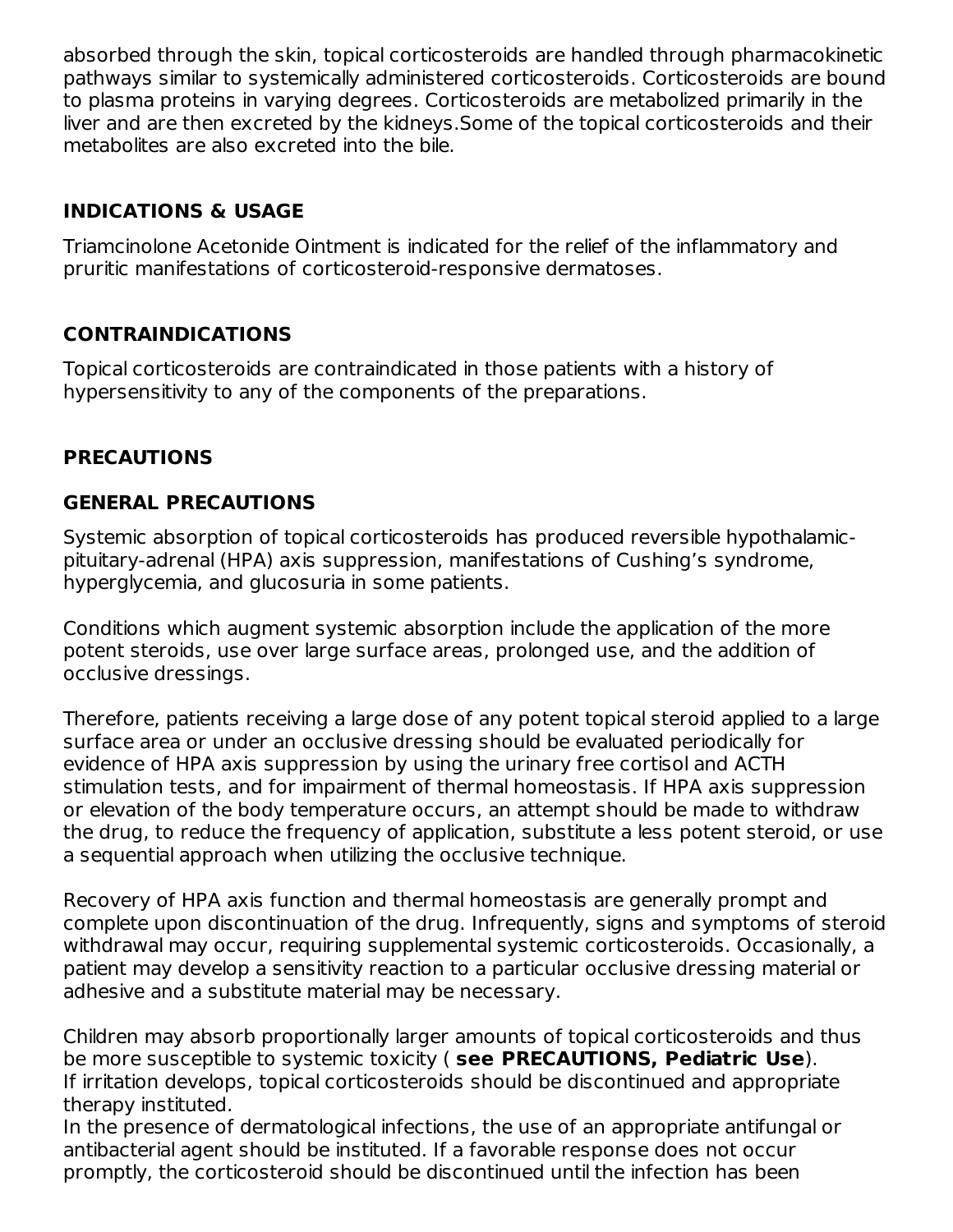adequately controlled. These preparations are not for ophthalmic use.

## **INFORMATION FOR PATIENTS**

Patients using topical corticosteroids should receive the following information and instructions:

1. This medication is to be used as directed by the physician. It is for external use only. Avoid contact with the eyes.

2. Patients should be advised not to use this medication for any disorder other than for which it was prescribed.

3. The treated skin area should not be bandaged or otherwise covered or wrapped as to be occlusive unless directed by the physician.

4. Patients should report any signs of local adverse reactions especially under occlusive dressing.

5. Parents of pediatric patients should be advised not to use tight-fitting diapers or plastic pants on a child being treated in the diaper area, as these garments may constitute occlusive dressings.

## **LABORATORY TESTS**

A urinary free cortisol test and ACTH stimulation test may be helpful in evaluating HPA axis suppression.

# **CARCINOGENESIS & MUTAGENESIS & IMPAIRMENT OF FERTILITY**

Long-term animal studies have not been performed to evaluate the carcinogenic potential or the effect on fertility of topical corticosteroids.

Studies to determine mutagenicity with prednisolone and hydrocortisone have showed negative results.

## **PREGNANCY**

## **Teratogenic Effects.**

Category C. Corticosteroids are generally teratogenic in laboratory animals when administered systemically at relatively low dosage levels. The more potent corticosteroids have been shown to be teratogenic after dermal application in laboratory animals. There are no adequate and well-controlled studies in pregnant women on the teratogenic effects from topically applied corticosteroids. Therefore, topical corticosteroids should be used during pregnancy only if the potential benefit justifies the potential risk to the fetus. Drugs of this class should not be used extensively on pregnant patients, in large amounts, or for prolonged periods of time.

## **NURSING MOTHERS**

It is not known whether topical administration of corticosteroids could result in sufficient systemic absorption to produce detectable quantities in breast milk. Systemically administered corticosteroids are secreted into breast milk in quantities not likely to have a deleterious effect on the infant. Nevertheless, caution should be exercised when topical corticosteroids are administered to a nursing woman.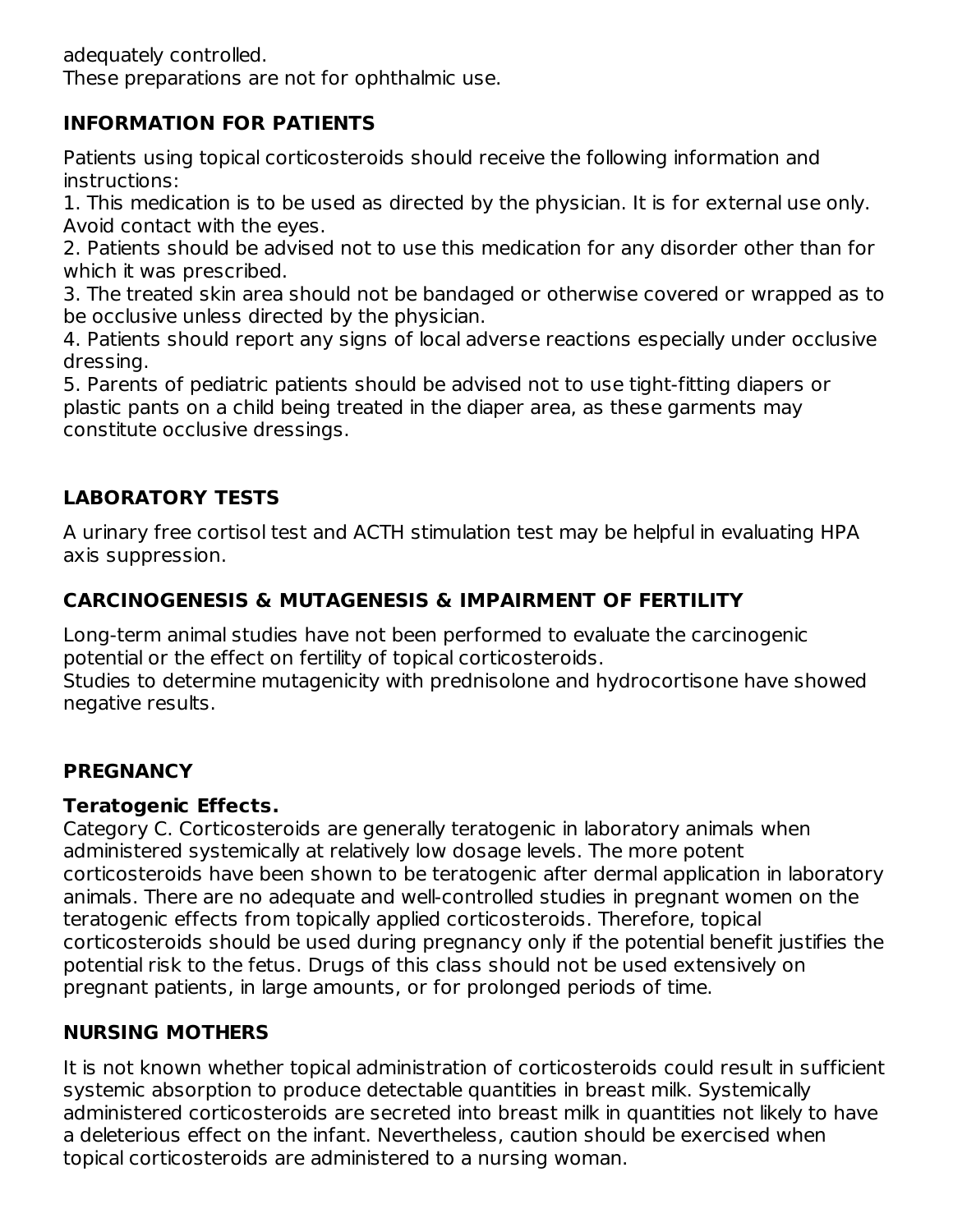### **PEDIATRIC USE**

**Pediatric patients may demonstrate greater susceptibility to topical corticosteroid-induced HPA axis suppression and Cushing's syndrome than mature patients because of a larger skin surface area to body weight ratio.**

HPA axis suppression, Cushing's syndrome and intracranial hypertension have been reported in children receiving topical corticosteroids. Manifestations of adrenal suppression in children include linear growth retardation, delayed weight gain, low plasma cortisol levels, and absence of response to ACTH stimulation. Manifestations of intracranial hypertension include bulging fontanelles, headaches, and bilateral papilledema.

Administration of topical corticosteroids to children should be limited to the least amount compatible with an effective therapeutic regimen. Chronic corticosteroid therapy may interfere with the growth and development of children

## **ADVERSE REACTIONS**

The following local adverse reactions are reported infrequently with topical corticosteroids, but may occur more frequently with the use of occlusive dressings.

(reactions are listed in an approximate decreasing order of occurrence): burning, itching, irritation, dryness, folliculitis, hypertrichosis, acneiform eruptions, hypopigmentation, perioral dermatitis, allergic contact dermatitis, maceration of the skin, secondary infection, skin atrophy, striae, and miliaria.

## **OVERDOSAGE**

Topically applied corticosteroids can be absorbed in sufficient amounts to produce systemic effects (see **PRECAUTIONS, General**).

## **DOSAGE & ADMINISTRATION**

Apply a thin film of Triamcinolone Acetonide Ointment 0.025% to the affected area two to four times daily.

Apply a thin film of the 0.1% or the 0.5% Triamcinolone Acetonide Ointment, as appropriate, to the affected area two to three times daily.

## **Occlusive Dressing Technique**

Occlusive dressings may be used for the management of psoriasis or other recalcitrant conditions. Apply a thin film of ointment to the lesion, cover with a pliable nonporous film, and seal the edges. If needed, additional moisture may be provided by covering the lesion with a

dampened clean cotton cloth before the nonporous film is applied or by briefly wetting the affected area with water immediately prior to applying the medication.

The frequency of changing dressings is best determined on an individual basis. It may be convenient to apply Triamcinolone Acetonide Ointment under an occlusive dressing in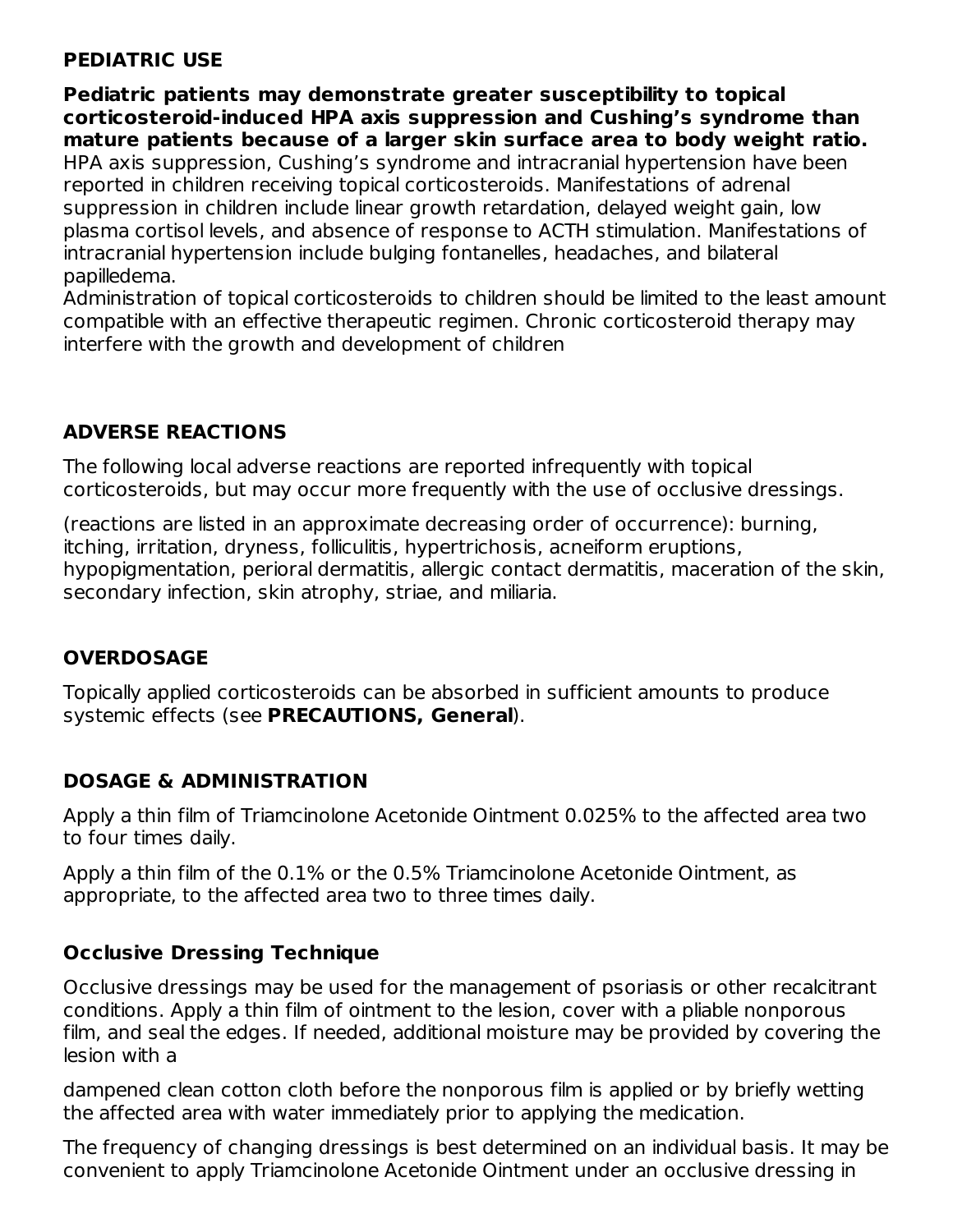the evening and to remove the dressing in the morning (i.e., 12-hour occlusion). When utilizing the

12-hour occlusion regimen, additional ointment should be applied, without occlusion, during the day. Reapplication is essential at each dressing change.

If an infection develops, the use of occlusive dressings should be discontinued and appropriate antimicrobial therapy instituted.

### **HOW SUPPLIED**

Triamcinolone Acetonide Ointment USP, 0.1% is available as follows:

15 gram tubes NDC 33342-333-15

### **STORAGE**

Store at 20° to 25°C (68° to 77°F); excursions permitted to 15° to 30°C (59° to 86°F) [See USP Controlled Room Temperature].

### **Manufactured for:**

Macleods Pharma USA, Inc.

Plainsboro, NJ 08536

### **Manufacturer:**

Macleods Pharmaceuticals Limited

At Oxalis Labs

Baddi, Himachal Pradesh, INDIA

Revised: September 2018

### **PACKAGE LABEL.PRINCIPAL DISPLAY PANEL**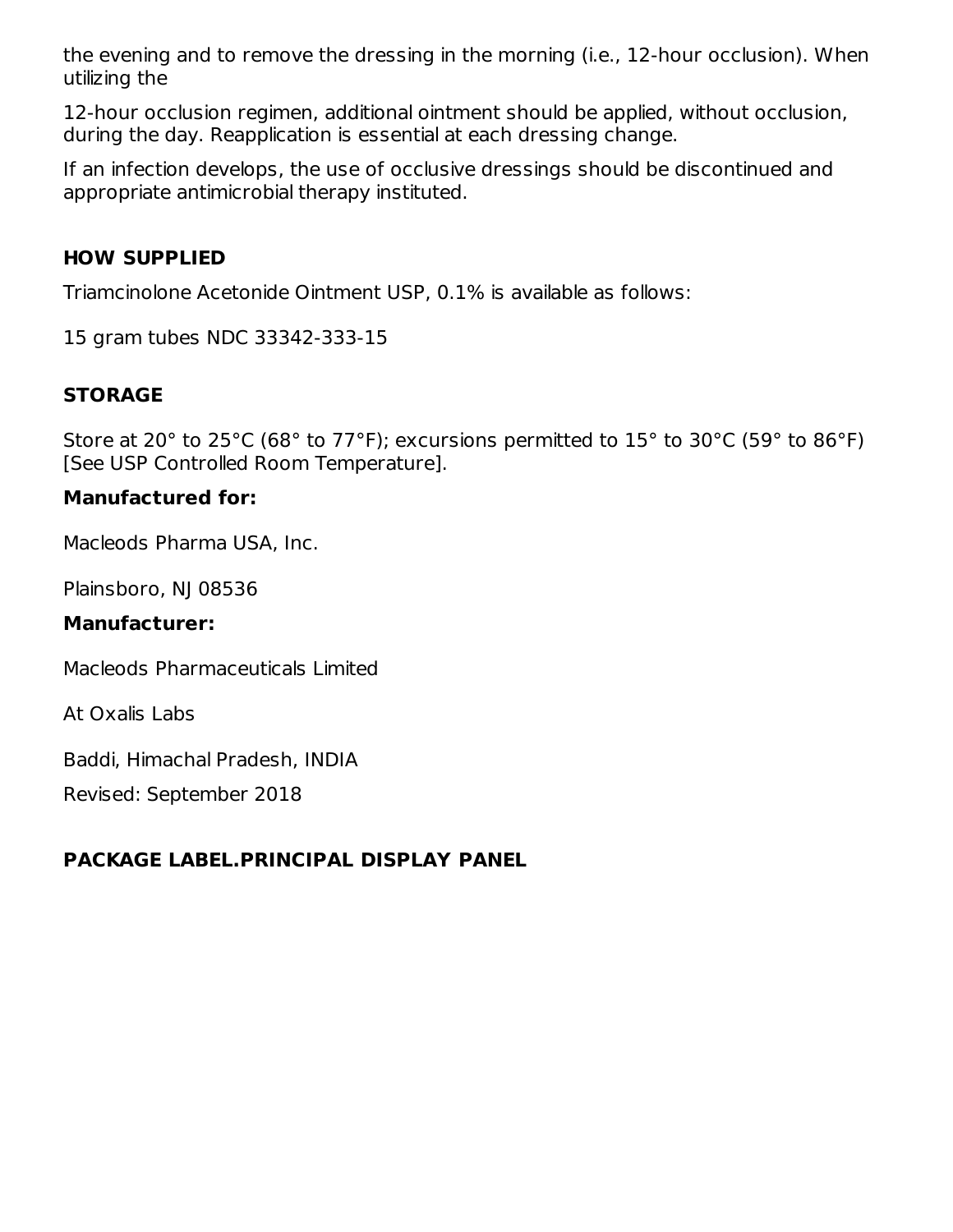

| <b>TRIAMCINOLONE ACETONIDE</b><br>triamcinolone acetonide ointment                         |                                          |                              |                              |              |                                          |                              |  |  |  |  |
|--------------------------------------------------------------------------------------------|------------------------------------------|------------------------------|------------------------------|--------------|------------------------------------------|------------------------------|--|--|--|--|
|                                                                                            |                                          |                              |                              |              |                                          |                              |  |  |  |  |
| <b>Product Information</b>                                                                 |                                          |                              |                              |              |                                          |                              |  |  |  |  |
| <b>Product Type</b>                                                                        | <b>HUMAN PRESCRIPTION</b><br><b>DRUG</b> |                              | <b>Item Code</b><br>(Source) |              | NDC:68071-2362(NDC:33342-<br>333)        |                              |  |  |  |  |
| <b>Route of Administration</b>                                                             |                                          | <b>TOPICAL</b>               |                              |              |                                          |                              |  |  |  |  |
|                                                                                            |                                          |                              |                              |              |                                          |                              |  |  |  |  |
| <b>Active Ingredient/Active Moiety</b>                                                     |                                          |                              |                              |              |                                          |                              |  |  |  |  |
|                                                                                            |                                          | <b>Ingredient Name</b>       |                              |              | <b>Basis of Strength Strength</b>        |                              |  |  |  |  |
| TRIAMCINOLONE ACETONIDE (UNII: F446C597KA) (TRIAMCINOLONE ACETONIDE<br>- UNII: F446C597KA) |                                          |                              |                              |              | <b>TRIAMCINOLONE</b><br><b>ACETONIDE</b> | 1 mg<br>in $1q$              |  |  |  |  |
|                                                                                            |                                          |                              |                              |              |                                          |                              |  |  |  |  |
| <b>Inactive Ingredients</b>                                                                |                                          |                              |                              |              |                                          |                              |  |  |  |  |
|                                                                                            | <b>Ingredient Name</b>                   |                              | <b>Strength</b>              |              |                                          |                              |  |  |  |  |
| <b>MINERAL OIL (UNII: T5L8T28FGP)</b>                                                      |                                          |                              |                              |              |                                          |                              |  |  |  |  |
| PETROLATUM (UNII: 4T6H12BN9U)                                                              |                                          |                              |                              |              |                                          |                              |  |  |  |  |
|                                                                                            |                                          |                              |                              |              |                                          |                              |  |  |  |  |
| <b>Product Characteristics</b>                                                             |                                          |                              |                              |              |                                          |                              |  |  |  |  |
| Color                                                                                      |                                          | white (Translucent ointment) |                              | <b>Score</b> |                                          |                              |  |  |  |  |
| <b>Shape</b>                                                                               |                                          |                              |                              | <b>Size</b>  |                                          |                              |  |  |  |  |
| <b>Flavor</b>                                                                              |                                          |                              |                              |              | <b>Imprint Code</b>                      |                              |  |  |  |  |
| <b>Contains</b>                                                                            |                                          |                              |                              |              |                                          |                              |  |  |  |  |
|                                                                                            |                                          |                              |                              |              |                                          |                              |  |  |  |  |
| <b>Packaging</b>                                                                           |                                          |                              |                              |              |                                          |                              |  |  |  |  |
| <b>Item Code</b><br>#                                                                      |                                          | <b>Package Description</b>   | <b>Marketing Start</b>       | Date         |                                          | <b>Marketing End</b><br>Date |  |  |  |  |